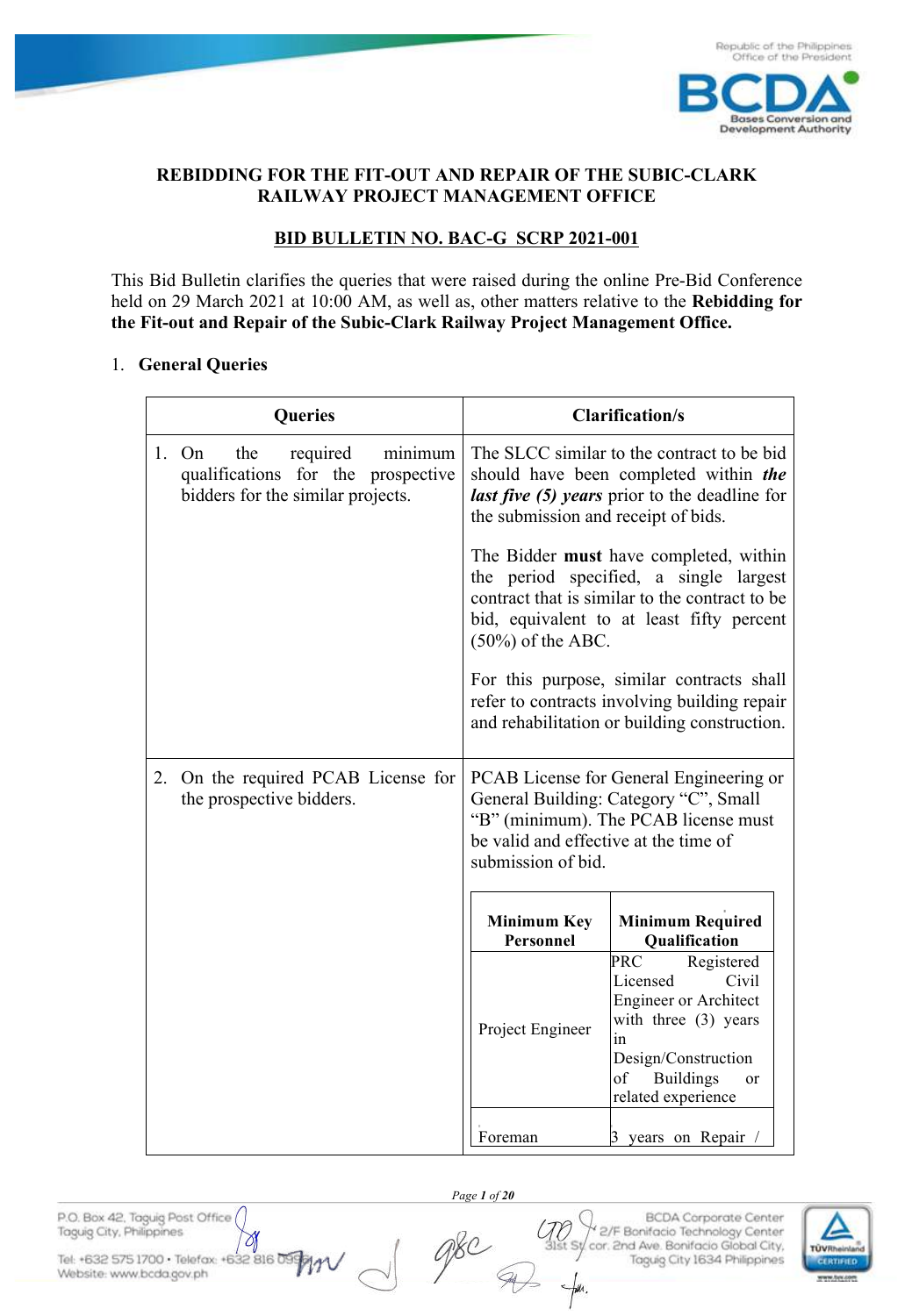

|    |                                                                                                                                                                                      | Construction of Bldg.<br>or related experience.<br>The contractor's key personnel must meet<br>the required qualifications and relevant<br>experiences supported by their respective<br>CVs and licenses (if applicable)<br>The key personnel shall only be nominated<br>to a single position.                                                                                                   |
|----|--------------------------------------------------------------------------------------------------------------------------------------------------------------------------------------|--------------------------------------------------------------------------------------------------------------------------------------------------------------------------------------------------------------------------------------------------------------------------------------------------------------------------------------------------------------------------------------------------|
| 3. | Whether the construction workers<br>could stay in the office.                                                                                                                        | The contractor shall build and dismantle a<br>temporary barracks on the allocated area<br>near the site office. There are sub-meters<br>for water and electricity provided for sole<br>use of the contractor.                                                                                                                                                                                    |
|    | 4. On the terms of payment for the<br>winning Contractor.                                                                                                                            | This is a one-time payment. Payment will<br>be made within Thirty (30) Days after the<br>issuance of certificate of acceptance by the<br>end-user.                                                                                                                                                                                                                                               |
| 5. | Whether the prospective bidder who<br>bought the bidding documents can<br>request for change of payee in the<br>Official Receipt.                                                    | The prospective bidder who initially<br>bidding documents<br>bought the<br>may<br>request for a change of payee indicated in<br>Official Receipt (OR) issued by<br>the<br>BCDA prior to submission<br>of<br>Bid<br>Proposal. The bidder must coordinate with<br>within<br><b>BACG</b><br>Secretariat<br>the<br>the<br>prescriptive period (before endorsement of<br>OR to COA) for this process. |
|    | 6. Can the winning bidder assign a<br>different Architect/Engineer when<br>the assigned Architect/Engineer is<br>available<br>during<br>not<br>the<br>implementation of the project? | No, but the bidder may submit in its bid,<br>alternate with the same minimum<br>an<br>qualifications and requirements.                                                                                                                                                                                                                                                                           |
| 7. | On the conduct of Ocular Inspection.                                                                                                                                                 | Pursuant to the Memorandum from the<br>Office of the Executive Secretary issued<br>on 27 March 2021 and the issuances of<br>IATF Resolution Nos. 106 and 106-A<br>series of 2021 re: the Imposition of<br>Enhanced Community Quarantine (ECQ)<br>in Bulacan, Cavite, Rizal, and the National<br>Capital Region (NCR), the conduct of<br>physical ocular inspection is cancelled.                 |

P.O. Box 42, Taguig Post Office ð

Tel: +632 575 1700 - Telefax: +632 816 0999<br>Website: www.bcda.gov.ph

Page 2 of 20

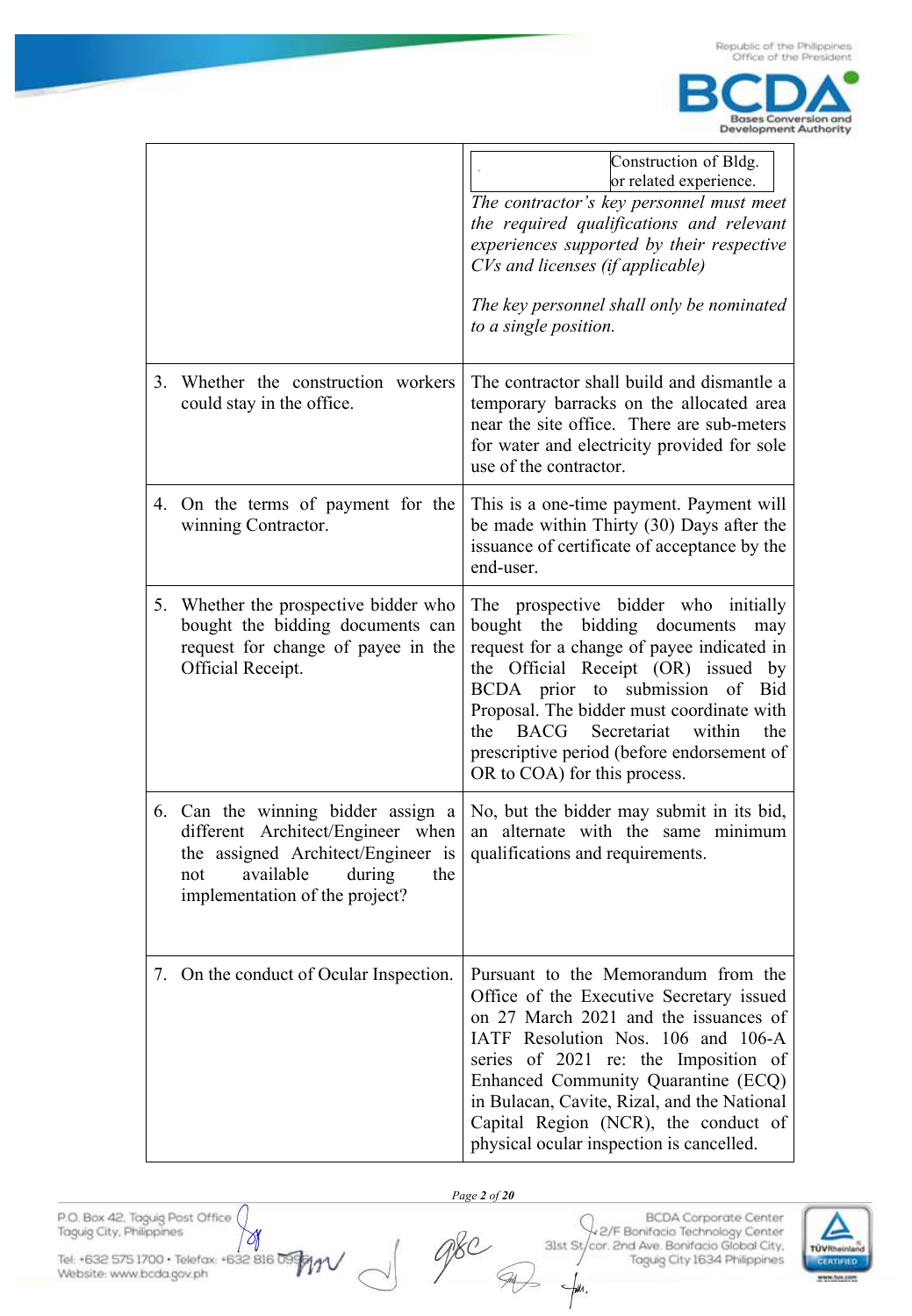

|                                                                                                                             | The photos and videos of the facility will<br>be shared via a google drive link to the<br>prospective bidders.                                                                                                                                                                                                                                                                                                                                                                                                                                                                                                                                                                                                                                                                                                                                          |
|-----------------------------------------------------------------------------------------------------------------------------|---------------------------------------------------------------------------------------------------------------------------------------------------------------------------------------------------------------------------------------------------------------------------------------------------------------------------------------------------------------------------------------------------------------------------------------------------------------------------------------------------------------------------------------------------------------------------------------------------------------------------------------------------------------------------------------------------------------------------------------------------------------------------------------------------------------------------------------------------------|
|                                                                                                                             | Please email the BACG Secretariat at<br>bacgsecretariat@bcda.gov.ph                                                                                                                                                                                                                                                                                                                                                                                                                                                                                                                                                                                                                                                                                                                                                                                     |
| <b>Other Queries/Clarifications</b>                                                                                         |                                                                                                                                                                                                                                                                                                                                                                                                                                                                                                                                                                                                                                                                                                                                                                                                                                                         |
| the<br>bid<br>bidders purchase<br>1. Can<br>bid<br>the<br>documents,<br>pay<br>and<br>performance securities, etc., online? | <b>Bidders</b><br>may purchase the bidding<br>documents, pay the bid security, and<br>performance security online using a bank-<br>to-bank fund transfer method. Interested<br>bidders shall inform BAC-G via email that<br>it chooses to transact the aforementioned<br>online. BAC-G will coordinate with the<br>bidder and provide the necessary steps and<br>procedures to be followed in paying<br>online. Once online payment is verified,<br>BCDA shall issue an Official Receipt<br>(OR) and email a scanned copy of the OR<br>to the bidder, who in turn,<br>shall<br>acknowledge the receipt of the scanned<br>OR. The Bidder can claim the original<br>copy of the OR from the BCDA cashier<br>during regular business hours afterwards.<br>The bidder must include a copy of the OR<br>(scanned) in the submission of its bid<br>documents. |
| 2. How safe are the bid documents<br>from viruses once they are opened<br>during the bid opening?                           | BCDA is following a strict health<br>and has put<br>in place<br>protocol<br>disinfection procedure/area to disinfect<br>all external documents. Thus, BCDA<br>assures<br>the<br>bidders<br>that<br>the<br>Bid<br>safe<br>Bid<br>Documents<br>during the<br>are<br>Opening.                                                                                                                                                                                                                                                                                                                                                                                                                                                                                                                                                                              |
| 3. Can the bidders be provided with<br>the QR Code for easy access to the<br>building premises of BCDA?                     | Yes. Kindly scan the prescribed QR<br>Code below:                                                                                                                                                                                                                                                                                                                                                                                                                                                                                                                                                                                                                                                                                                                                                                                                       |

P.O. Box 42, Taguig Post Office Ŋ

Tel: +632 575 1700 - Telefax: +632 816 0999<br>Website: www.bcda.gov.ph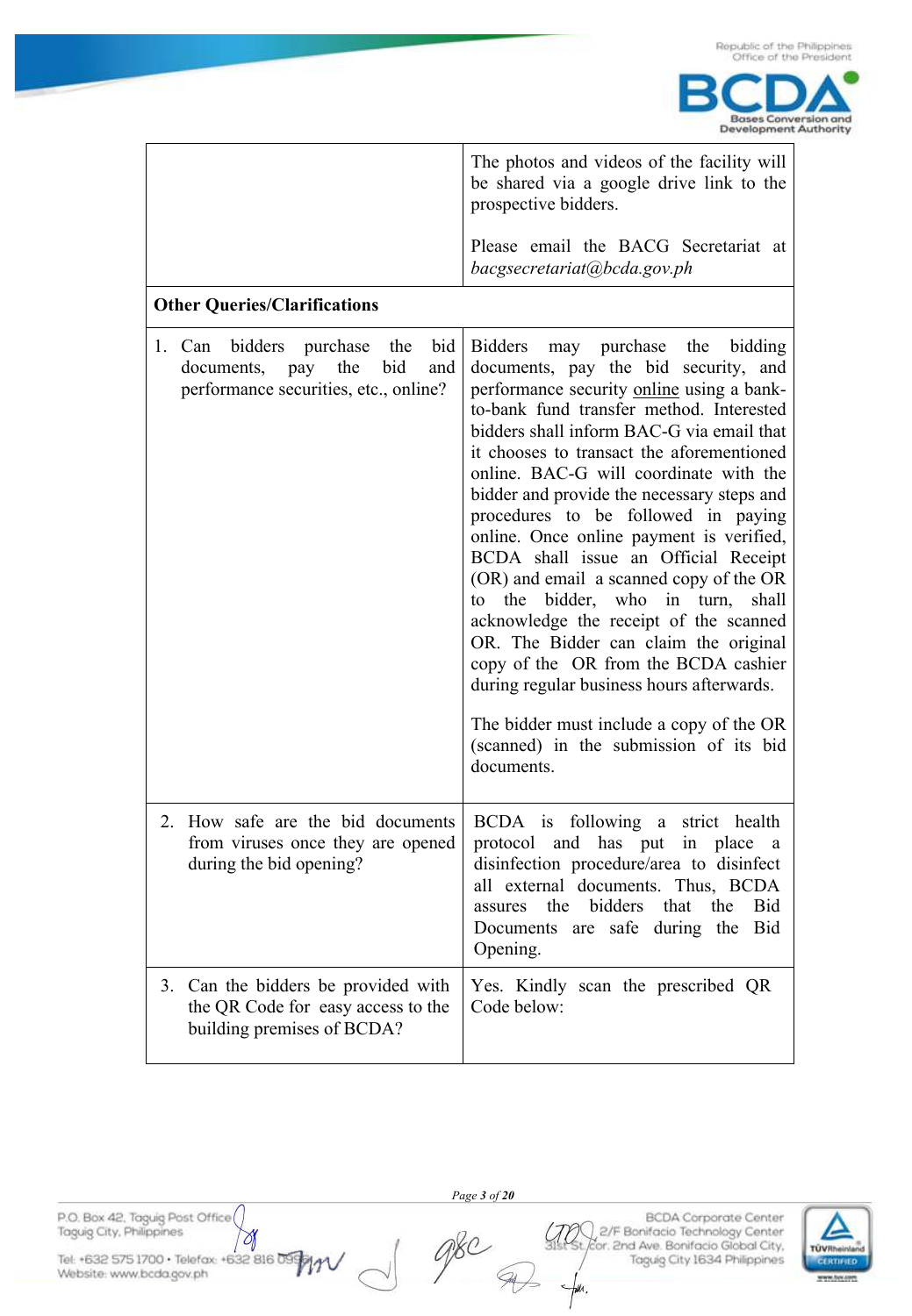



P.O. Box 42, Taguig Post Office Taguig City, Philippines

Website: www.bcda.gov.ph

Tel: +632 575 1700 · Telefox: +632 816 09

٥

 *Page 4 of 20*

CTO Q, 2/F Bonifacio Technology Center 31st St/cor. 2nd Ave. Bonifacio Global City, Taguig City 1634 Philippines



**BCDA** Corporate Center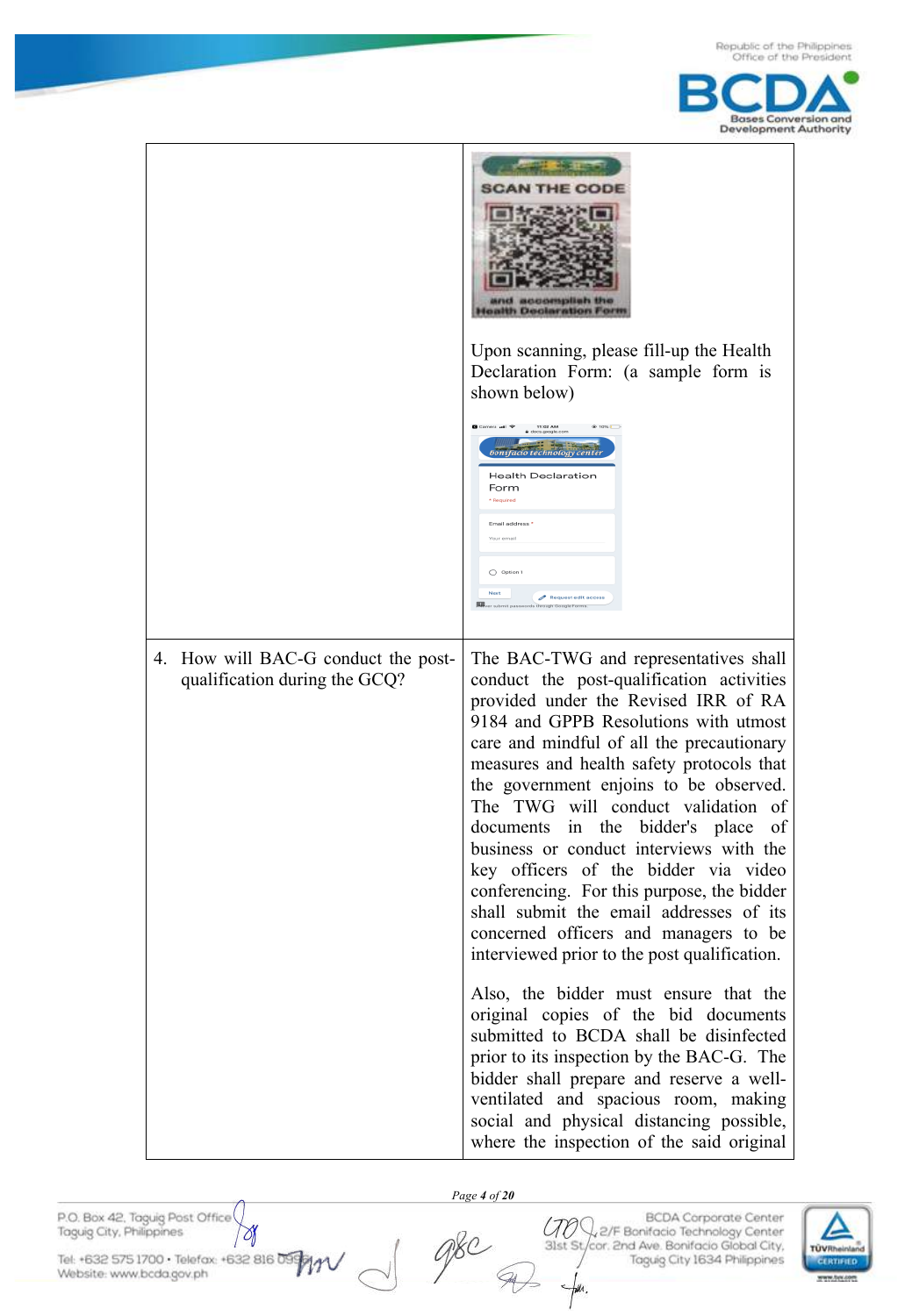



| documents will be held.                                                                                                                                                                                                         |
|---------------------------------------------------------------------------------------------------------------------------------------------------------------------------------------------------------------------------------|
| Finally, BAC-G TWG/representatives and<br>bidder's representatives are enjoined to<br>wear a facial mask, to be in a good health<br>condition, and to maintain physical<br>distancing during the post qualification<br>process. |

#### 2. **Clarifications**

- a. The Approved Budget for Contract (ABC) for this Project is P2,850,000.00, inclusive of government taxes, charges,and fees. Bids received in excess of the ABC shall be automatically rejected at bid opening.
- b. Delivery of the Goods and Services is required to be completed within sixty (60) calendar days upon issuance of the Notice to Proceed.
- c. A complete set of Bidding Documents may be acquired by interested Bidders at the BCDA Corporate Center located at 2<sup>nd</sup> Floor Bonifacio Technology Center, 31<sup>st</sup> St. cor. 2nd Avenue, Bonifacio Global City, Taguig City starting **22 March 2021 up to 22 April 2021 from 8:00 AM to 3:00 PM** except Saturdays, Sundays and Holidays**,**  and **until 09:00 AM on 23 April 2021,** upon payment of the following nonrefundable fee of Php5,000.00 as the cost of the bidding documents.
- d. The bidders must be registered with PhilGEPS under Platinum Membership, otherwise the bidders will be rated failed which shall result in declaring them as "ineligible."
- e. The bid documents can be accessed from the PhilGEPS and BCDA websites.
- f. (FORM SF-G&S-19A) Statement of ALL Ongoing Government and Private Contracts, including contracts awarded but not yet started, if any, whether similar or not similar in nature and complexity to the contract to be bid.

The Statement of All Ongoing Contracts shall indicate, for each contract, the following:

- 1. name of the contract;
- 2. date of the contract;
- 3. contract duration;
- 4. owner's name and address;
- 5. kinds of Goods;
- 6. amount of contract and value of outstanding contracts; and,
- 7. date of delivery

 The requirement for the "Statement of all Ongoing Contracts" **is merely a "statement"** of all ongoing contracts. It refers to a "statement" to be made by the

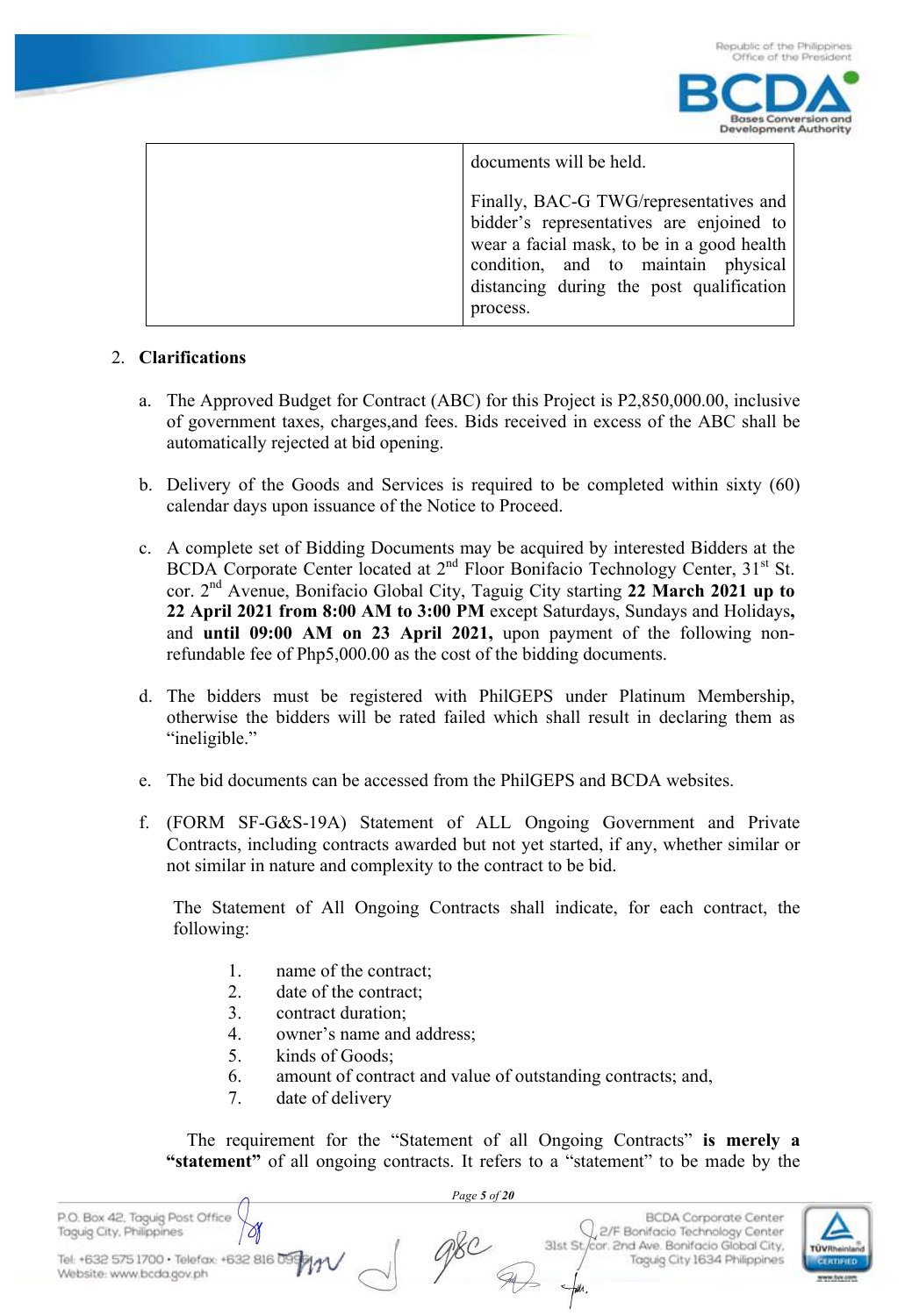

bidder relative to all of its ongoing government and private contracts, and not the actual submission of the physical NOA, NTP or Contracts.

- g. (FORM SF-G&S-19B) Statement of at least one (1) COMPLETED government and/or private contracts which is similar in nature supported with any of the following documents: (in accordance with Clause 5.4 of the BDS):
	- 1. End User's Acceptance; **Or**
	- 2. Sales Invoice; **Or**
	- 3. Official Receipt of the last payment received.

One (1) completed contract\* of similar nature whose contract amount is at least 50% of the ABC, is acceptable.

- h. The bidders must follow and be guided by the checklist of requirements as discussed during the pre-bid conference. The bidders must also use the revised forms of the 1) Ongoing and Completed Contracts and 2) Statement of Single Largest Completed Contract.\* These are all attached herewith as *Annex A.*
- i. A bid bulletin would be posted in PhilGEPS and BCDA website on **06 April 2021**. However, only those who purchased the bidding documents are entitled to directly receive a copy of the Bid Bulletin by email.
- j. Only those bidders who purchased the bid documents are allowed to submit their bids.
- k. The computation of the Bid Security shall be based on the Approved Budget for the Contract (ABC).
- l. The bidders may submit a notarized Bid Securing Declaration in lieu of other forms of Bid Security, up to the post qualification. It is important to note, however, that although the Bid Securing Declaration does not require cash, its enforcement shall include automatic blacklisting and payment of certain fines in the event that the bidder violates any of the conditions set forth in the bidding documents.
- m. NFCC Computation shall be based on the audited Financial Statements for the year 2019, using the computation provided in the Instruction to Bidders, and should be at least equivalent to the ABC.
- n. The bidders are requested to use tabs in compiling their bid documents for quick and easy identification and verification.
- o. Please be guided by the changes in the schedule of bidding activities, as shown in the table below:

Taguig City, Philippines Tel: +632 575 1700 · Telefax: +632 816

P.O. Box 42, Taguig Post Office

Website: www.bcda.gov.ph

 *Page 6 of 20*

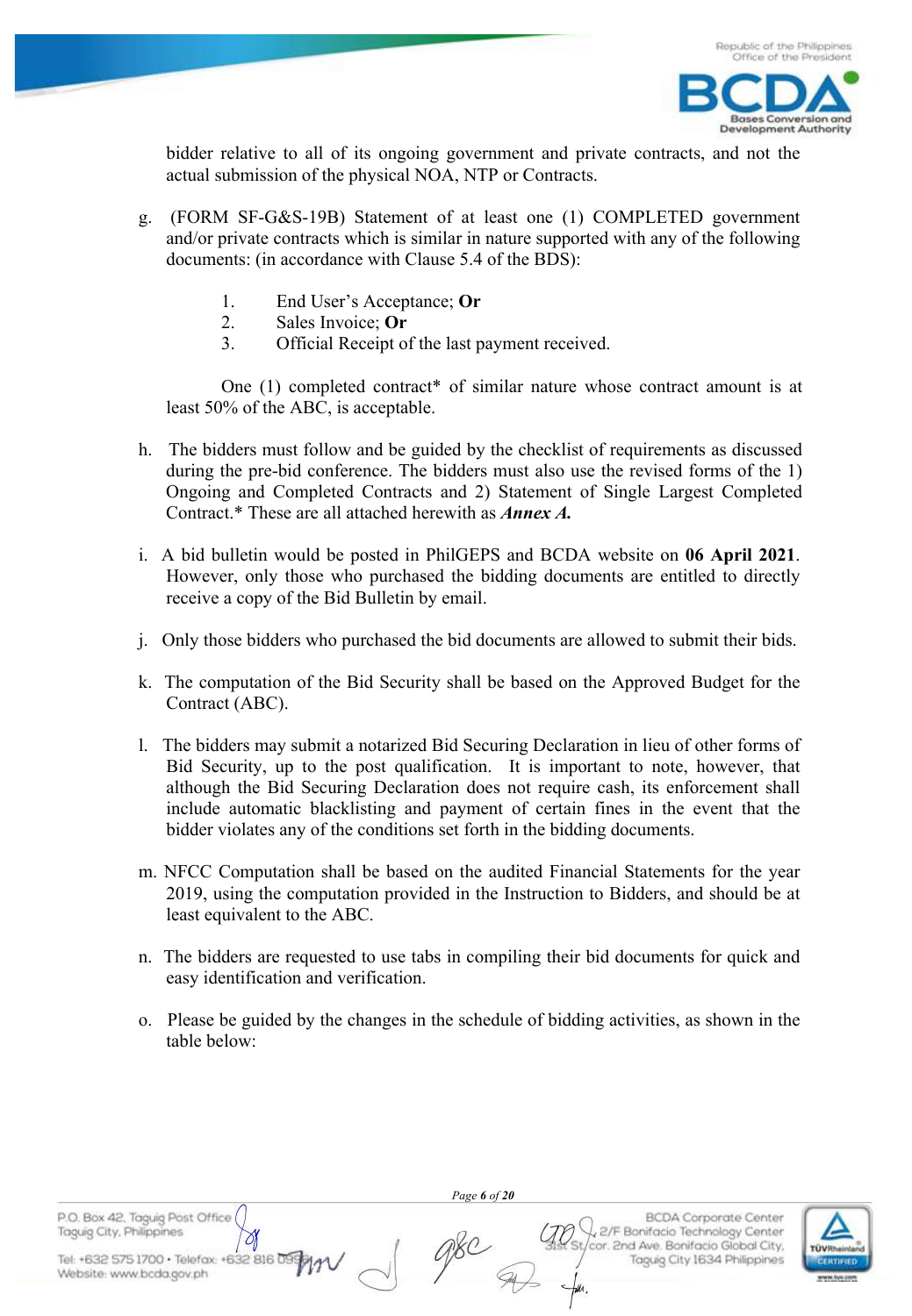

| <b>Activity</b>                                                                                         | Date / Time                   | <b>Updated Date / Time*</b>  |
|---------------------------------------------------------------------------------------------------------|-------------------------------|------------------------------|
| 1. Pre-bid Conference                                                                                   | 29 March 2021                 | 29 March 2021                |
| 2. Last day of issuance of<br>Supplemental Bid Bulletin                                                 | 06 April 2021                 | 06 April 2021                |
| 3. Deadline of the Submission<br>of Bids                                                                | 09:00AM<br>13 April 2021      | 09:00AM<br>23 April 2021     |
| 4. Opening of Bids                                                                                      | 10:00 AM<br>13 April 2021     | 10:00AM<br>23 April 2021     |
| 5. Detailed Bid Evaluation<br>of Proposals                                                              | 14-15 April 2021              | 26-27 April 2021             |
| 6. Presentation of Detailed<br><b>Evaluation of Bid Proposals</b>                                       | 16 April 2021                 | 28 April 2021                |
| 7. Sending of Letter to the<br>Bidder with LCD advising<br>them on the conduct of Post<br>Qualification | 20 April 2021                 | 30 April 2021                |
| 8. Post Qualification                                                                                   | 22-23 April 2021              | 3-5 May 2021                 |
| 9. Deliberation of Results of<br>the Post Qualification                                                 | 26 April 2021                 | 7 May 2021                   |
| 10. Issuance of BAC-G<br>Recommendation (based<br>on Results of Post<br>Qualification)                  | On or before<br>28 April 2021 | On or before<br>11 May 2021* |
| 11. Issuance of Notice of<br>Award                                                                      | On or before<br>30 April 2021 | On or before<br>14 May 2021* |
| 12. Issuance of Notice to<br>Proceed                                                                    | On or before<br>07 May 2021   | On or before<br>19 May 2021* |

\**subject to change* 

#### 3. **Reminders**

- a. To avoid disqualification, please comply with the eligibility requirements, technical proposal, and financial bid requirements, as indicated in the Bidding Documents and Bid Bulletin/s issued for this project. The causes for disqualification have been presented during the Pre-bid Conference for the interested bidders to become aware of the guidelines for the **Rebidding for the Fit-out and Repair of the Subic-Clark Railway Project Management Office**
- b. BCDA adheres to the "No-Contact Rule." All clarifications shall be made in writing and addressed to the BAC-G Secretariat.
- c. Visiting or calling the members of the BAC-G, the TWG, the Secretariat or anyone working for BCDA is not allowed and will not be entertained.
- d. Dates, in the absence of any qualifications, are meant to be calendar days. Calendar days include Saturdays, Sundays and Holidays.

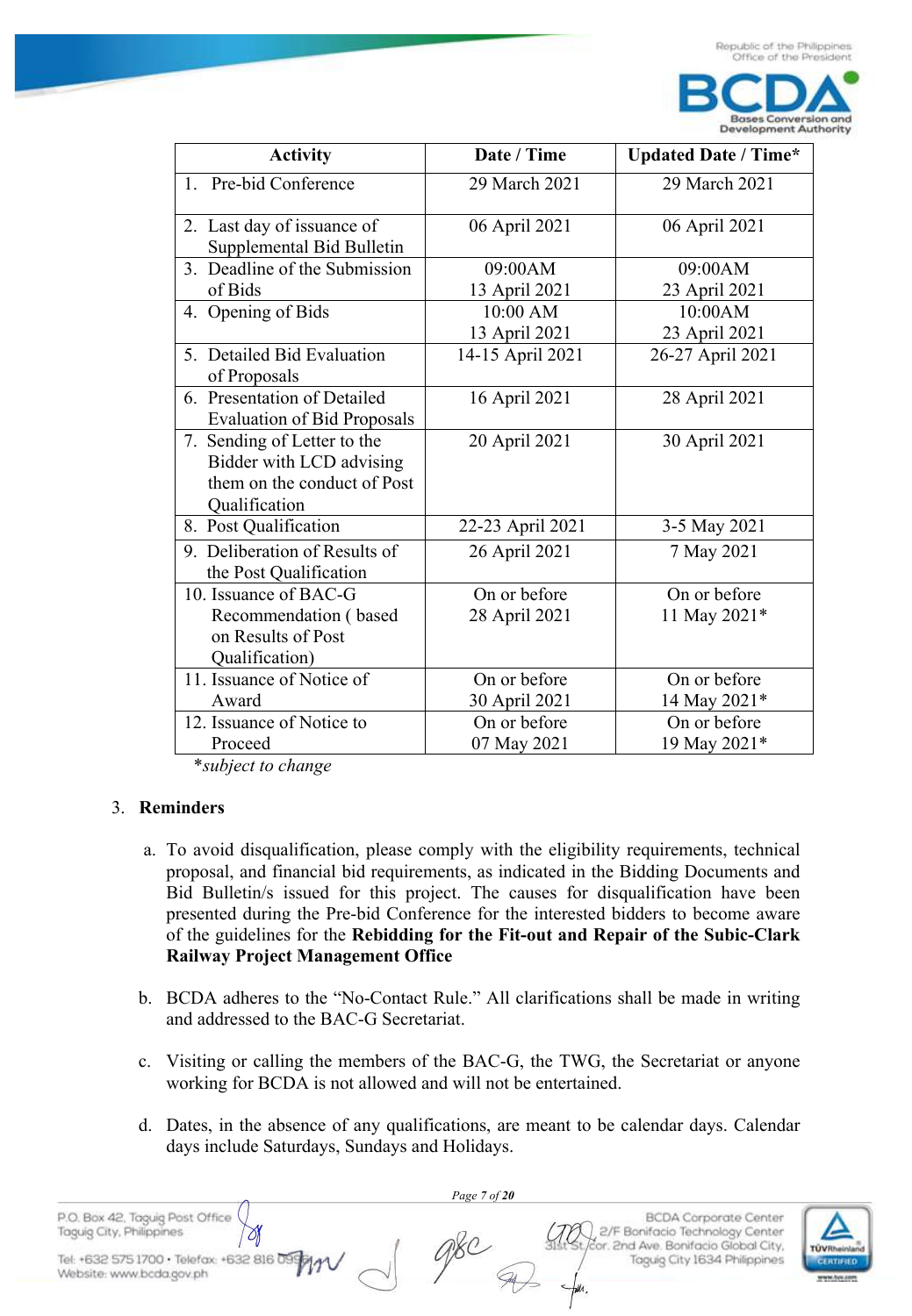

e. The deadline for the submission of bids is **on 23 April 2021 at 09:00 AM** at the BCDA Central Receiving and Releasing Area (CRRA) located at the 2<sup>nd</sup> Floor Bonifacio Technology Center,  $31<sup>st</sup>$  St. cor.  $2<sup>nd</sup>$  Avenue, Bonifacio Global City, Taguig City. The computer system clock, set at Philippine Standard Time (PhST), shall be used as a reference in determining the time for the submission of bids. Hence, participating bidders are advised to synchronize their timepieces with the said computer system clock. **Late bids or those submitted after 09:00 AM on 23 April 2021 shall not be accepted.**

Bidders may submit their eligibility documents **days ahead** of the deadline for submission in order to avoid late submission.

- f. **Bid opening shall be at 10:00 AM on 23 April 2021** at the **BCDA Corporate Center, 2nd Floor Bonifacio Technology Center, 31st St. cor. 2nd Avenue, Bonifacio Global City, Taguig City** and via Video Conferencing through Google Meet. Bids will be opened in the presence of the Bidders. Although the bidders' attendance during the Opening of Bids is not compulsory, it is advised that bidders send their representative to assist the BAC-G and answer clarifications, if any.
- g. Each and every page of the Bid Form must be appropriately signed by the bidder or the bidder's authorized representative. The authorization should also be attached. Failure to do so shall be a ground for the rejection of the Bid.
- h. All licenses, permits and other required clearances should be valid at the time of the submission of bids, Post-Qualification Evaluation, and signing of the contract
- i. The BAC-G expects the bidders to exercise due diligence in going through the bidding documents so that they can prepare their bids intelligently.
- j. The following documents are required to be NOTARIZED, which should be duly sworn to and include complete information on the PTR No., MCLE No., Authority or Commission Number, etc., of the Notary Public:
	- 1. Omnibus Sworn Statement (Revised) (**Annex C**)
	- 2. Bidder's Representative Authorization (as provided in Paragraph 2 of the Omnibus Sworn Statement)
	- 3. Bid Securing Declaration
	- 4. Performance Securing Declaration (Revised) (**Annex D**)
- k. BCDA reserves the right to waive minor defects in forms and requirements as long as they do not affect the genuineness and authenticity of the documents submitted.
- l. BCDA reserves the right to accept or reject any bid, to annul the bidding process, and to reject all bids at any time prior to contract award, without thereby incurring any liability to the affected bidder or bidders.

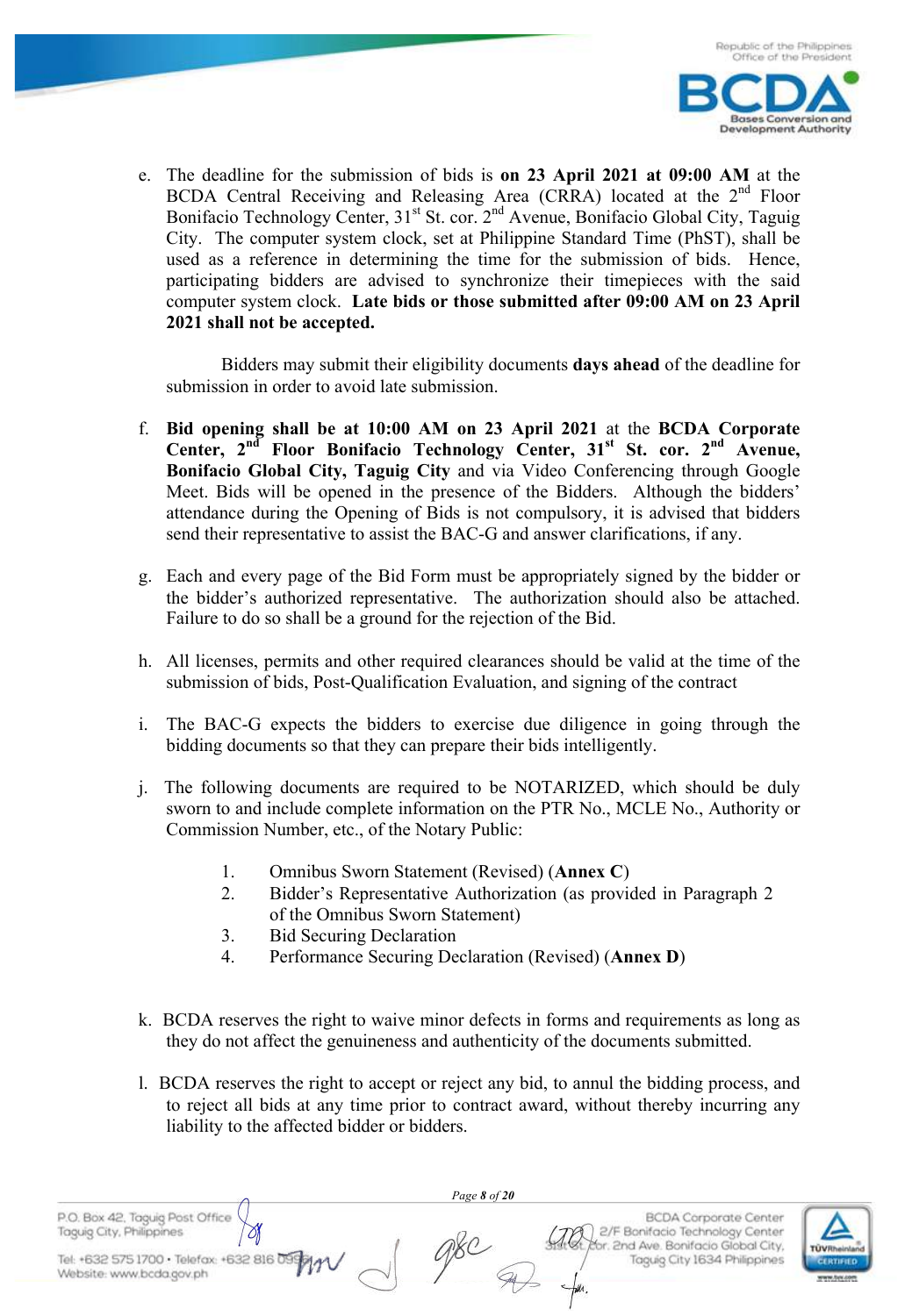

**Please be reminded that all queries after the release of this Bid Bulletin will not be entertained.**

All provisions, conditions and statements in the bidding documents inconsistent with this Bid Bulletin are either modified or rendered ineffective, as the case may be.

**Issued on 06 April 2021.**

### **BIDS AND AWARDS COMMITTEE FOR GOODS**

**ARREY A. PEREZ**  Chairperson C kto ⋊

P.O. Box 42, Taguig Post Office Taguig City, Philippines

Tel: +632 575 1700 · Telefax: +632 816 09 Website: www.bcda.gov.ph

 *Page 9 of 20*

 $\mathcal{A}$ 

 $\mathscr{A}\!\!\mathscr{E}\!\!\mathscr{C}$ 

**BCDA** Corporate Center 2/F Bonifacio Technology Center 31st St. cor. 2nd Ave. Bonifacio Global City, Taguig City 1634 Philippines  $-\frac{1}{2}a$ .



BACG2021-0076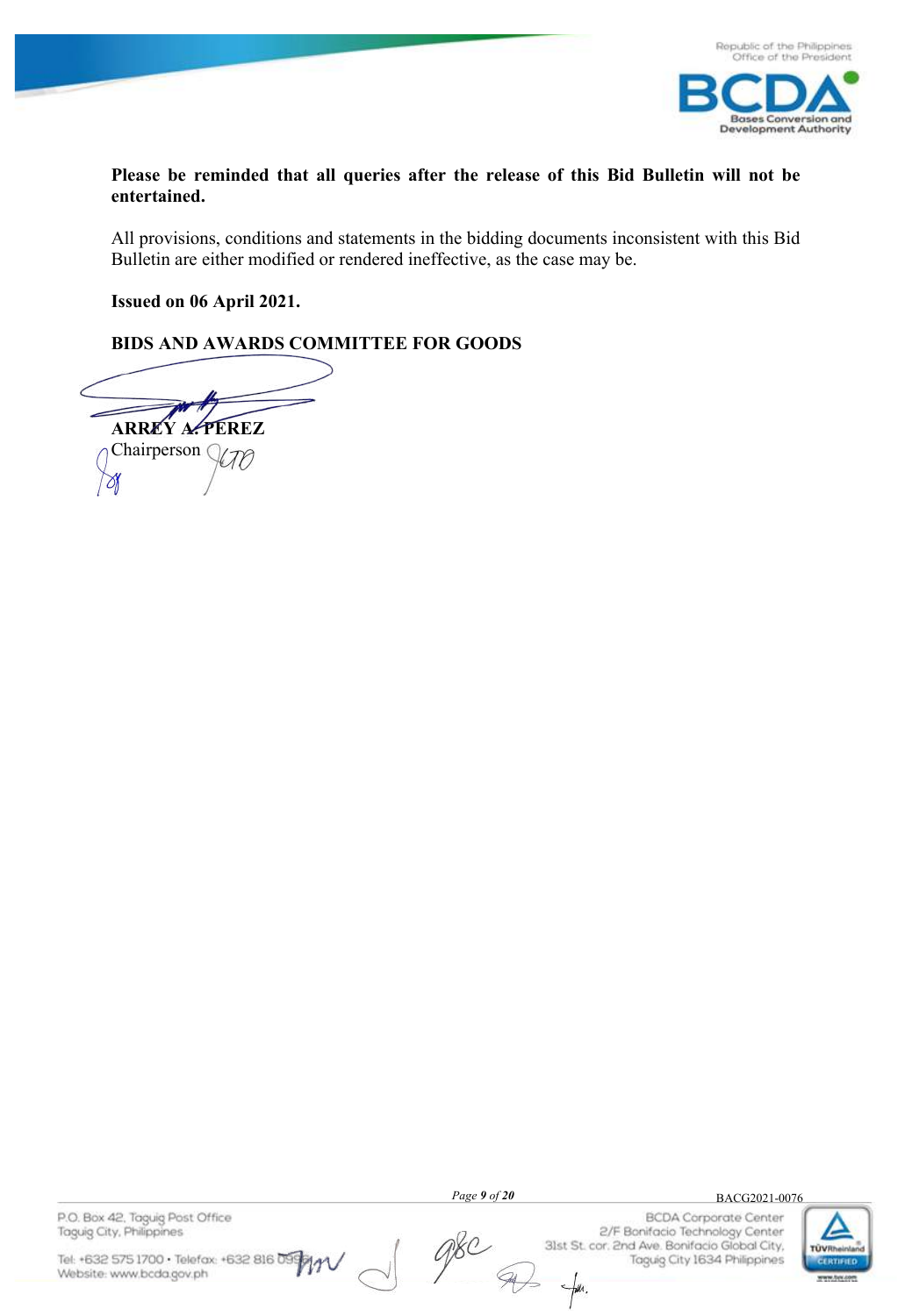

# **ANNEX A**

# **CHECKLIST OF REQUIREMENTS**

Each and every page of the Bid Form, including the Schedule of prices, under Section VIII hereof, shall be signed (full signature) by the duly authorized representative/s of the Bidder. Failure to do so shall be a ground for the rejection of the bid. They must be PROPERLY TABBED, as follows:

| ELIGIBILITY AND TECHNICAL COMPONENT |                                                                                                                                                                                                                                                                                                                                                                                                                                                                                                                                                                                                                                                                                                                                                                                                                                                                                                                                                                                            |  |  |  |
|-------------------------------------|--------------------------------------------------------------------------------------------------------------------------------------------------------------------------------------------------------------------------------------------------------------------------------------------------------------------------------------------------------------------------------------------------------------------------------------------------------------------------------------------------------------------------------------------------------------------------------------------------------------------------------------------------------------------------------------------------------------------------------------------------------------------------------------------------------------------------------------------------------------------------------------------------------------------------------------------------------------------------------------------|--|--|--|
| TAB A                               | PhilGEPS Certificate of Registration under Platinum Membership (with Annex<br>$A)$ ; or<br>Class "A" Eligibility Documents: or,<br>Registration Certificate from Securities and Exchange<br>П<br>Commission (SEC) for corporations, Department of Trade and<br>Industry (DTI) for sole proprietorship, or Cooperative<br>Development Authority (CDA) for cooperatives<br>Current & Valid Mayor's/Business Permit, if expired a copy of<br>$\Box$<br>the expired Mayor's Permit and the Official Receipt as proof<br>that the bidder has applied for renewal of the permit issued by<br>the city or municipality where the principal place of business of<br>the prospective bidder is located<br>Valid Tax Clearance per Executive Order 398, Series of 2005, as<br>П.<br>finally reviewed and approved by the BIR<br>Latest Audited Financial Statements stamped received by the<br>$\Box$<br>BIR or its duly accredited and authorized institutions, for the<br>preceding calendar year. |  |  |  |
|                                     | Combination (PhilGEPS Certificate of Registration under Platinum Membership<br>& Class "A" Eligibility Documents)<br>Note: In case the bidder opted to submit their Class "A" Documents, the<br>Certificate of PhilGEPS Registration (Platinum Membership) shall remain as a<br>post-qualification requirement to be submitted in accordance with Section 34.2<br>of the 2016 Revised IRR of RA 9184                                                                                                                                                                                                                                                                                                                                                                                                                                                                                                                                                                                       |  |  |  |

P.O. Box 42, Taguig Post Office Taguig City, Philippines

Tel: +632 575 1700 · Telefax: +632 816 0996 Website: www.bcda.gov.ph

Ŋ

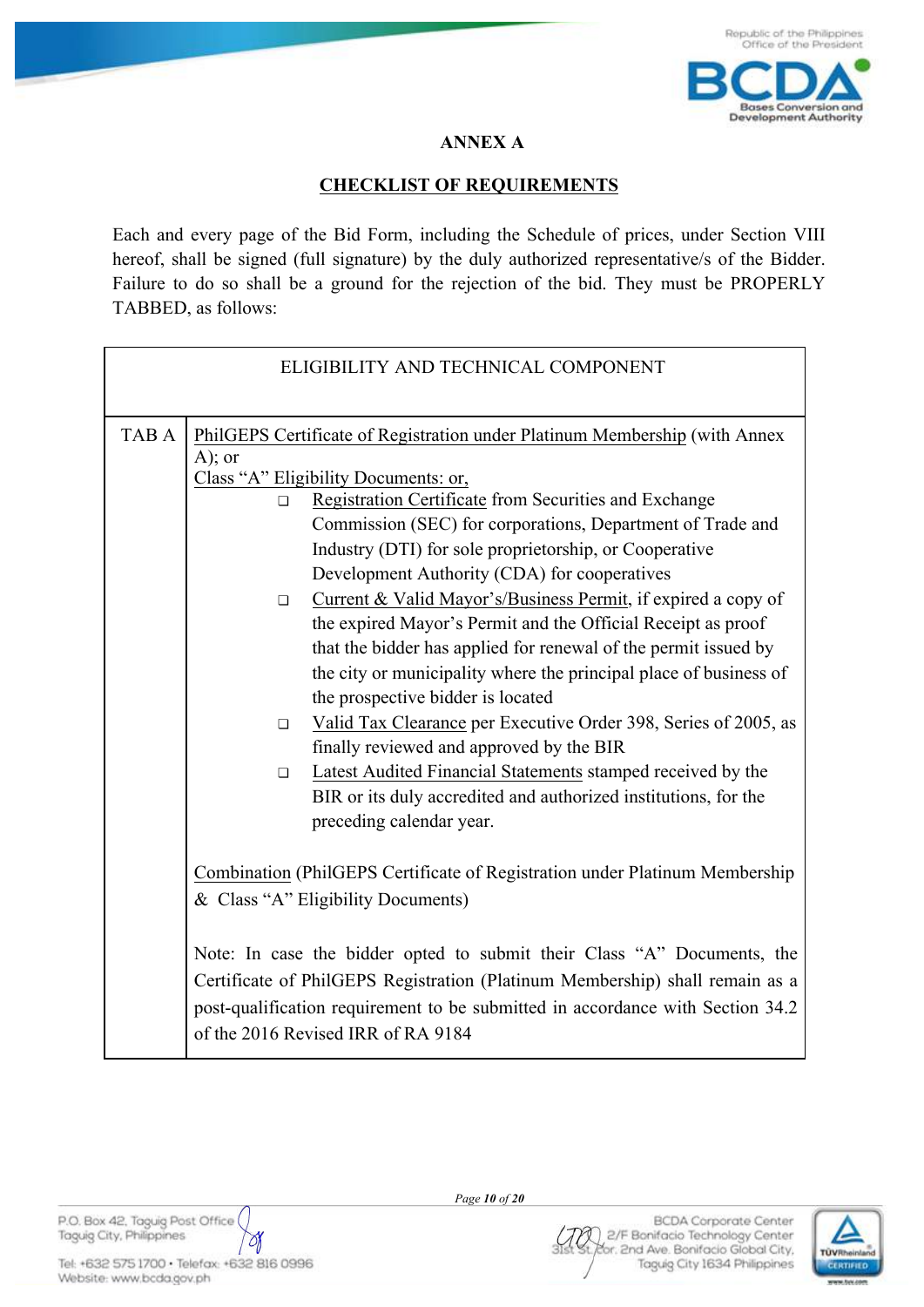

# TAB B

(SF-G&S-19A) Statement of ALL its ongoing government and private contracts, including contracts awarded but not yet started, if any, whether similar or not similar in nature and complexity to the contract to be bid; and

(SF-G&S-19B) Statement of Single Largest Completed Contract (SLCC) similar in nature to the contract to be bid equivalent to at least fifty percent (50%) of the ABC, completed within the past *five (5) years* prior to the deadline of the submission and receipt of bids.

The two (2) statements required shall indicate for each contract the following:

- ❏ name of the contract;
- ❏ date of the contract;
- ❏ contract duration;
- ❏ owner's name and address;
- ❏ kinds of Goods;
- ❏ For Statement of Ongoing Contracts amount of contract and value of outstanding contracts;
- ❏ For Statement of SLCC amount of completed contracts, adjusted by the Bidder to current prices using PSA's consumer price index, if necessary for the purpose of meeting the SLCC requirement;
- ❏ date of delivery; and
- ❏ end user's acceptance or official receipt(s) or sales invoice issued for the contract, if completed, which shall be attached to the statements.

# Note:

❏ Statement of all ongoing contracts requirement is merely a "statement" of all ongoing contracts. It refers to a "statement" to be made by the bidder relative to all its ongoing government and private contracts, and not the actual submission of the physical NOA, NTP or Contracts.

❏ The Statement of SLCC to be submitted by the bidder shall attach ANY of the following proof:

- ❖ end user's acceptance; or
- ❖ official receipt of the last payment received; or
- ❖ sales invoice

Website: www.bcda.gov.ph

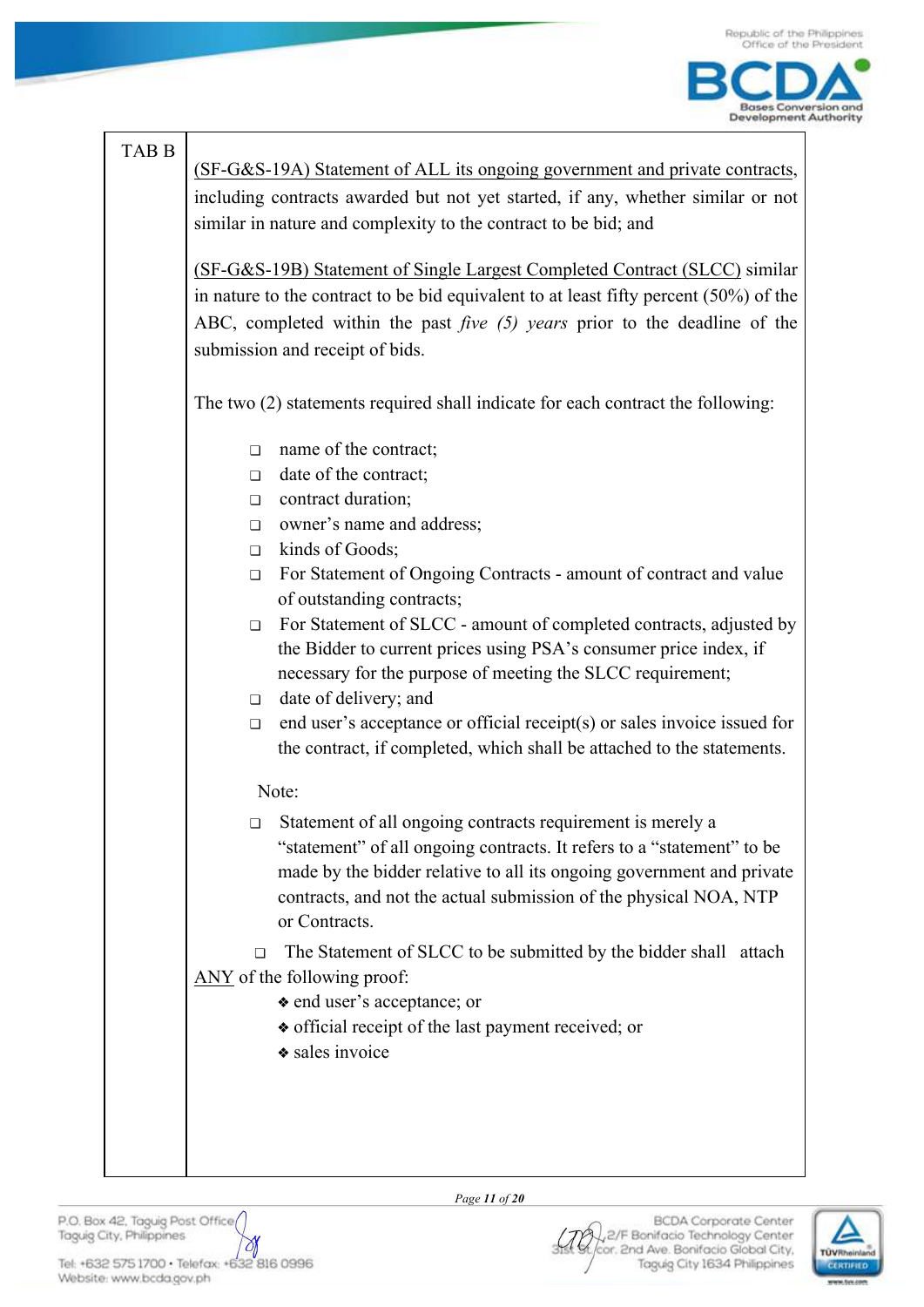| TAB <sub>C</sub> | Computation of Net Financial Contracting Capacity (NFCC) in accordance with<br>ITB Clause 5 (Section IX, Bidding Forms) OR Committed Line of Credit from<br>a Universal or Commercial Bank at least equal to ten percent (10%) of the ABC<br>to be bid.<br><b>FORMULA:</b><br>$NFCC = [(Current assets minus current liabilities) (15)]$ minus the value<br>of all outstanding or uncompleted portions of the projects under ongoing<br>contracts, including awarded contracts yet to be started, coinciding with the<br>contract to be bid.                                                                                                                                                                                     |
|------------------|----------------------------------------------------------------------------------------------------------------------------------------------------------------------------------------------------------------------------------------------------------------------------------------------------------------------------------------------------------------------------------------------------------------------------------------------------------------------------------------------------------------------------------------------------------------------------------------------------------------------------------------------------------------------------------------------------------------------------------|
| <b>TABD</b>      | Joint Venture Agreement (JVA) in case the joint venture is already in existence,<br>or<br>Duly Notarized Statements from all the potential joint venture partners in<br>accordance with Section 23.1(b) of the 2016 Revised IRR of RA 9184, if<br>applicable.<br>Each partner of the joint venture shall submit their respective PhilGEPS<br>Certificates of Registration in accordance with Section 8.5.2 of this IRR.<br>The submission of technical and financial eligibility documents by any of<br>the joint venture partners constitutes compliance: Provided, That the partner<br>responsible to submit the NFCC shall likewise submit the Statement of all<br>of its ongoing contracts and Audited Financial Statements. |
| TAB E            | Bid Security in ANY of the following:<br>Cash or Cashier's/Manager's Check issued by a Universal or Commercial<br>$\Box$<br>Bank (2% of the ABC) or;<br>Bank Draft/Guarantee or Irrevocable Letter of Credit issued by a<br>□<br>Universal or Commercial Bank. Provided, however, that it shall be<br>confirmed or authenticated by a Universal or Commercial Bank, if issued<br>by a foreign bank $(2%$ of the ABC) or;<br>Surety Bond with a Certificate from the Insurance Commission (5% of<br>□<br>the ABC); or<br>Notarized Bid Securing Declaration<br>□<br>Note:<br>The bid security shall be valid for one hundred twenty (120) calendar days<br>from date of bid opening. Bid Data Sheet ITB Clause 18.2               |

P.O. Box 42, Taguig Post Office (<br>Taguig City, Philippines  $\triangledown$ 

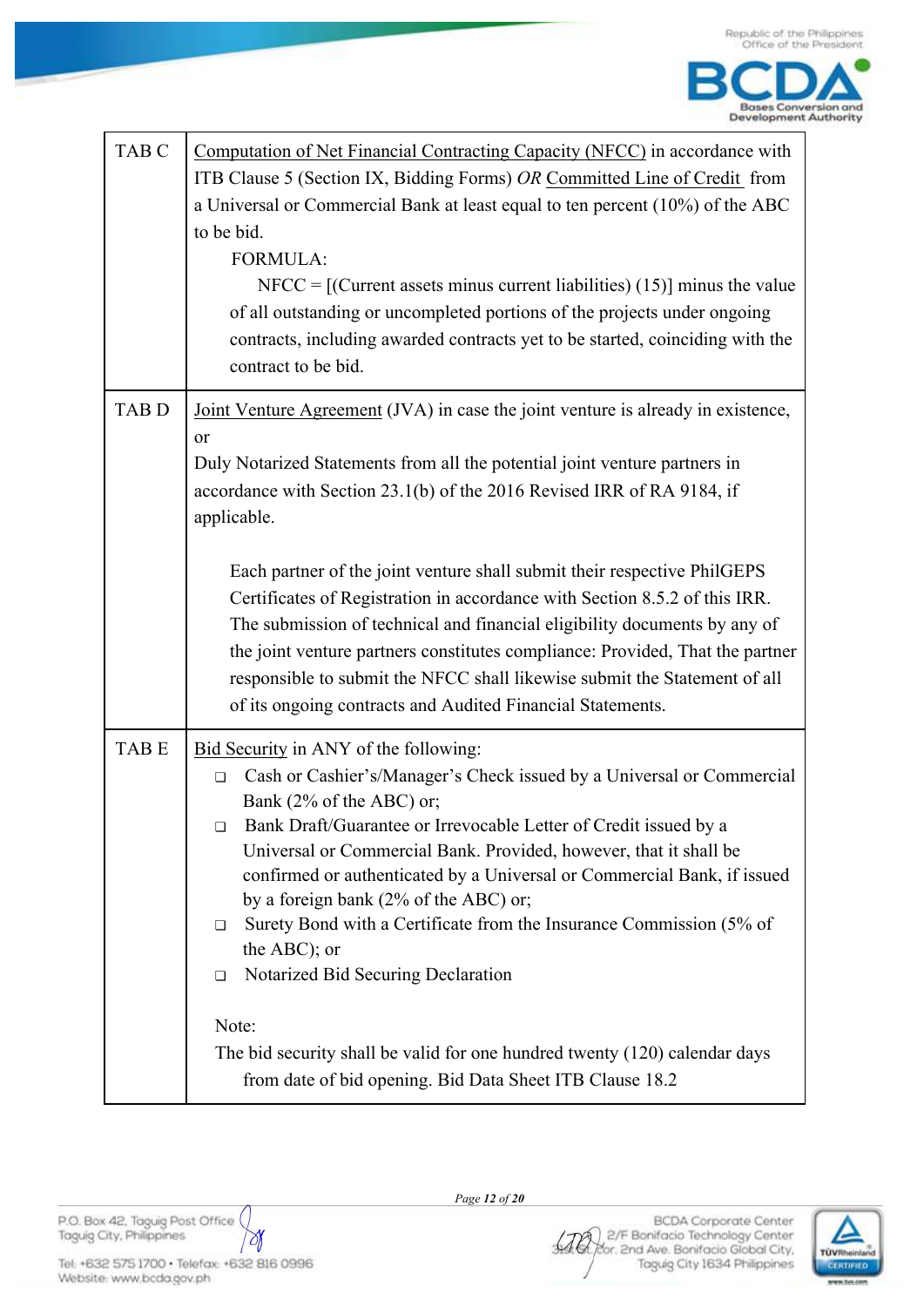

| <b>TABF</b>  | Conformity with Technical Specifications, Section VII                                                                                                                                                                                                                                                                                                                                 |
|--------------|---------------------------------------------------------------------------------------------------------------------------------------------------------------------------------------------------------------------------------------------------------------------------------------------------------------------------------------------------------------------------------------|
| <b>TAB G</b> | Conformity with Schedule of Requirements, Section VI                                                                                                                                                                                                                                                                                                                                  |
| TAB H        | Notarized Omnibus Sworn Statement in accordance with Section 25.3 of the<br>2016 Revised IRR of RA 9184, and using the form prescribed in Section VIII.<br><b>Bidding Forms</b><br>Note:<br>The Omnibus Sworn Statement shall be accompanied by the duly notarized<br>Special Power of Attorney, Board/Partnership Resolution, or Secretary's<br>Certificate, whichever is applicable |

|             | <b>FINANCIAL COMPONENT</b>                                                                                                                                                                                                 |
|-------------|----------------------------------------------------------------------------------------------------------------------------------------------------------------------------------------------------------------------------|
| <b>TABI</b> | Financial Bid (use Section IX Bidding Forms) (you may refer to Annex E)<br>Financial Bid Forms shall be duly signed on each and every page by the<br>principal bidder or the bidder's authorized representative.<br>ABC: P |
|             | (Inclusive of VAT and all applicable taxes and fees)                                                                                                                                                                       |

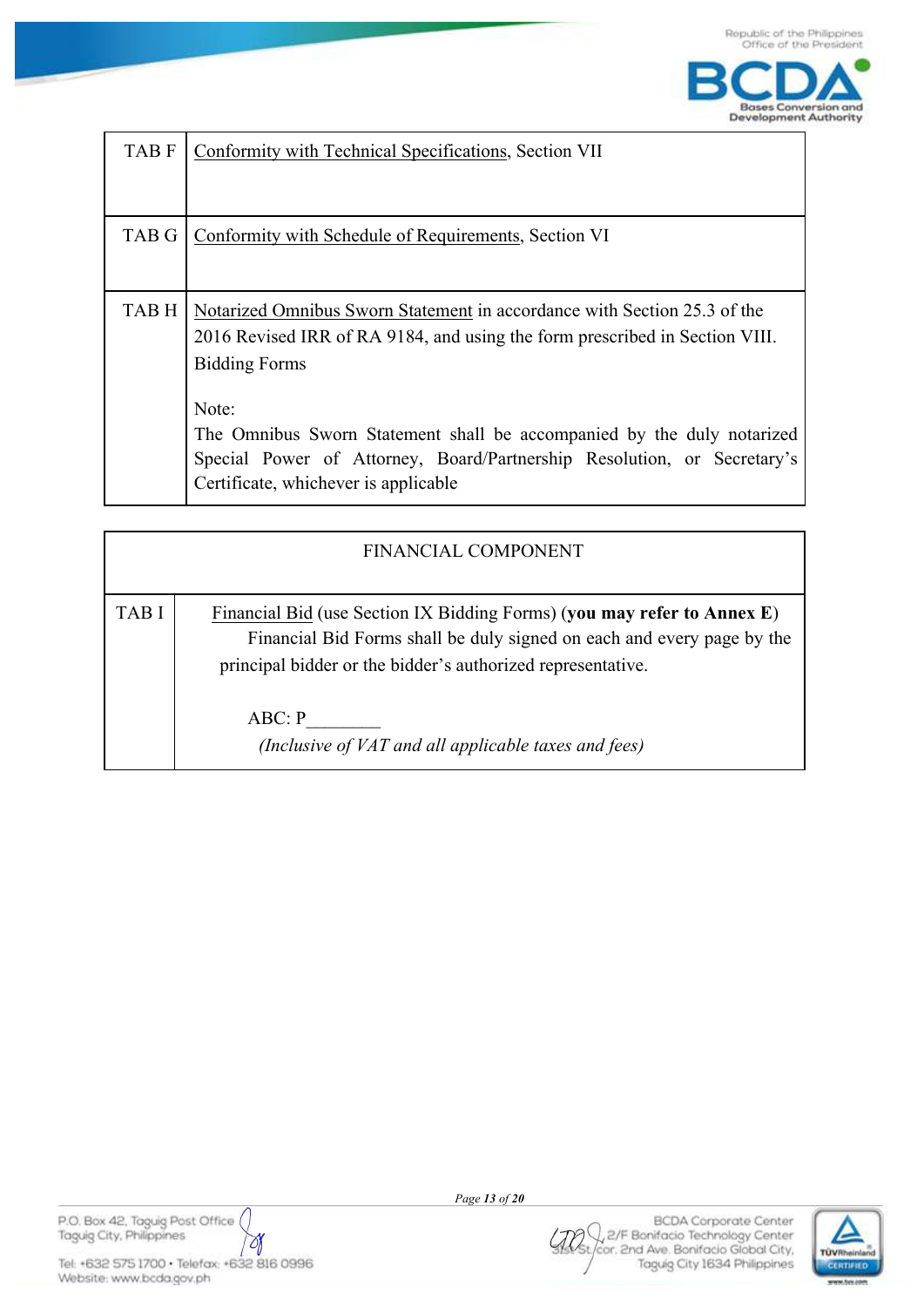

SF-G&S-19A

## **ANNEX B**

# Sample Forms: Goods and Services for Ongoing and Completed Contracts Statement of All Ongoing Government and Private Contracts Including Contracts Awarded but not yet Started

| <b>Statement of All Ongoing Government and Private Contracts</b><br>Including Contracts Awarded but not yet Started |                                                    |                             |                                    |                       |                       |                                             |                         |
|---------------------------------------------------------------------------------------------------------------------|----------------------------------------------------|-----------------------------|------------------------------------|-----------------------|-----------------------|---------------------------------------------|-------------------------|
| <b>Business Name</b><br><b>Business Address</b>                                                                     | <u> 1970 - Andrej Heiner, amerikansk politik (</u> |                             |                                    |                       |                       |                                             |                         |
| Name of the<br>Contract                                                                                             | Date of the<br>Contract                            | Contract<br><b>Duration</b> | <b>Owner's Name</b><br>and Address | <b>Kinds of Goods</b> | Amount of<br>Contract | Value of<br>Outstanding<br><b>Contracts</b> | <b>Date of Delivery</b> |
| Government<br>Contracts:                                                                                            |                                                    |                             |                                    |                       |                       |                                             |                         |
| $\mathbf{1}$                                                                                                        |                                                    |                             |                                    |                       |                       |                                             |                         |
| 2.                                                                                                                  |                                                    |                             |                                    |                       |                       |                                             |                         |
| Private<br>Contracts:                                                                                               |                                                    |                             |                                    |                       |                       |                                             |                         |
| $\mathbf{1}$                                                                                                        |                                                    |                             |                                    |                       |                       |                                             |                         |
| $\overline{2}$                                                                                                      |                                                    |                             |                                    |                       |                       |                                             |                         |
| <b>Total Amount:</b>                                                                                                |                                                    |                             |                                    |                       |                       |                                             |                         |
| *Continue in a separate sheet if necessary                                                                          |                                                    |                             |                                    |                       |                       |                                             |                         |

Submitted by

Signature over Printed Name of Authorized Representative

Date

Note:

If there is no ongoing contract including those awarded but not yet started, state none or equivalent term.  $\Box$ 

The total amount of the ongoing and awarded but not yet started contracts should be consistent with those used in the Net Financial Contracting  $\Box$ Capacity (NFCC).

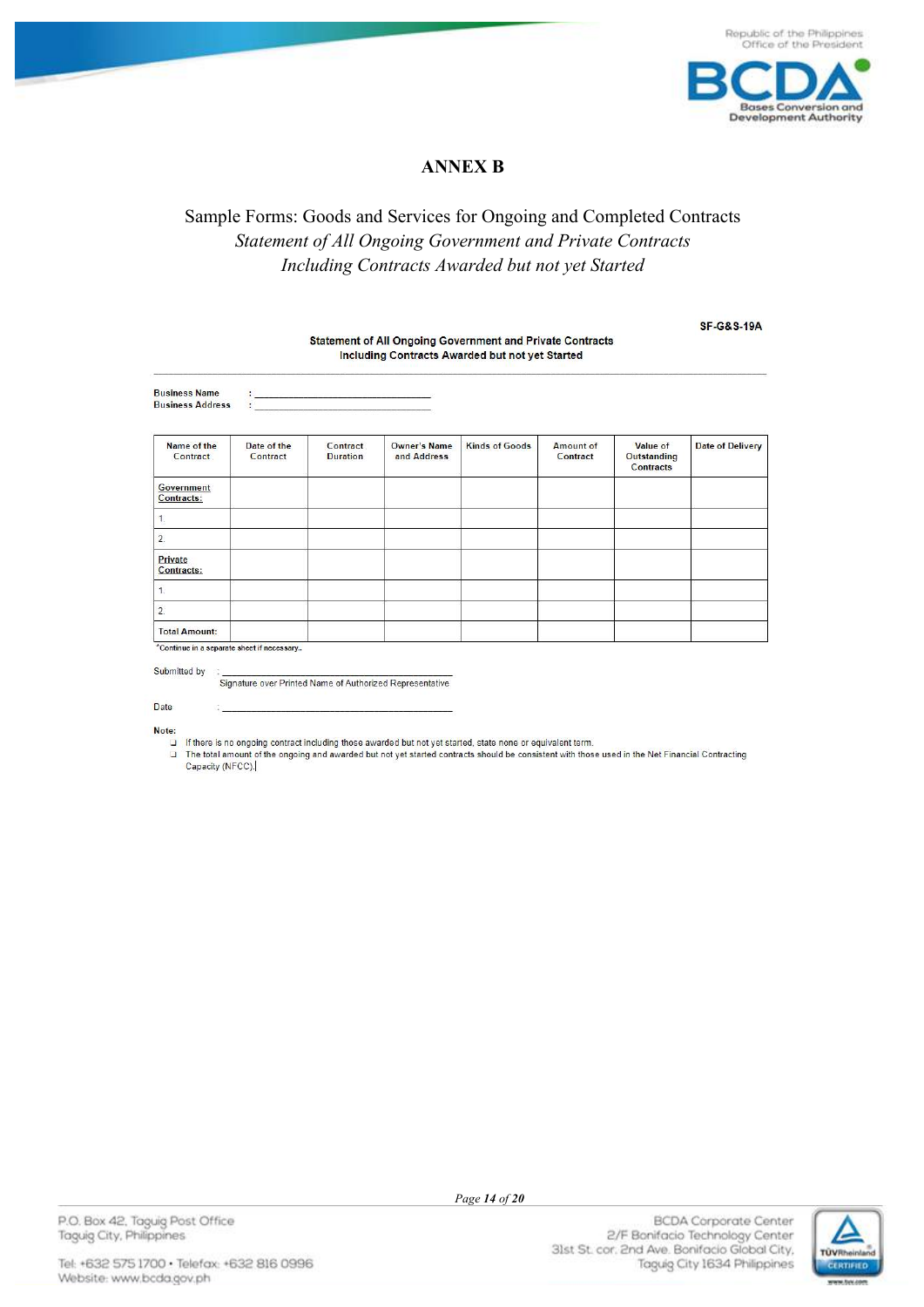

**ANNEX C**

## **Omnibus Sworn Statement (Revised)** *[shall be submitted with the Bid]*

 $\_$  , and the contribution of the contribution of  $\mathcal{L}_\mathcal{A}$  , and the contribution of  $\mathcal{L}_\mathcal{A}$ 

## REPUBLIC OF THE PHILIPPINES ) CITY/MUNICIPALITY OF  $\qquad$  ) S.S.

## **AFFIDAVIT**

I, [Name of Affiant], of legal age, [Civil Status], [Nationality], and residing at [Address of Affiant], after having been duly sworn in accordance with law, do hereby depose and state that:

*1. [Select one, delete the other:]*

*[If a sole proprietorship:]* I am the sole proprietor or authorized representative of [Name of Bidder] with office address at [address of Bidder];

*[If a partnership, corporation, cooperative, or joint venture:]* I am the duly authorized and designated representative of [Name of Bidder] with office address at [address of Bidder];

*2. [Select one, delete the other:]*

*[If a sole proprietorship:]* As the owner and sole proprietor, or authorized representative of [Name of Bidder], I have full power and authority to do, execute and perform any and all acts necessary to participate, submit the bid, and to sign and execute the ensuing contract for [Name of the Project] of the [Name of the Procuring Entity], as shown in the attached duly notarized Special Power of Attorney;

*[If a partnership, corporation, cooperative, or joint venture:]* I am granted full power and authority to do, execute and perform any and all acts necessary to participate, submit the bid, and to sign and execute the ensuing contract for [Name of the Project] of the [Name of the Procuring Entity], as shown in the attached [state title of attached document showing proof of authorization (e.g., duly notarized Secretary's Certificate, Board/Partnership Resolution, or Special Power of Attorney, whichever is applicable;)];

- 3. [Name of Bidder] is not "blacklisted" or barred from bidding by the Government of the Philippines or any of its agencies, offices, corporations, or Local Government Units, foreign government/foreign or international financing institution whose blacklisting rules have been recognized by the Government Procurement Policy Board, **by itself or by relation, membership, association, affiliation, or controlling interest with another blacklisted person or entity as defined and provided for in the Uniform Guidelines on Blacklisting;**
- 4. Each of the documents submitted in satisfaction of the bidding requirements is an authentic copy of the original, complete, and all statements and information provided

 *Page 15 of 20*

P.O. Box 42, Taguig Post Office Taquig City, Philippines

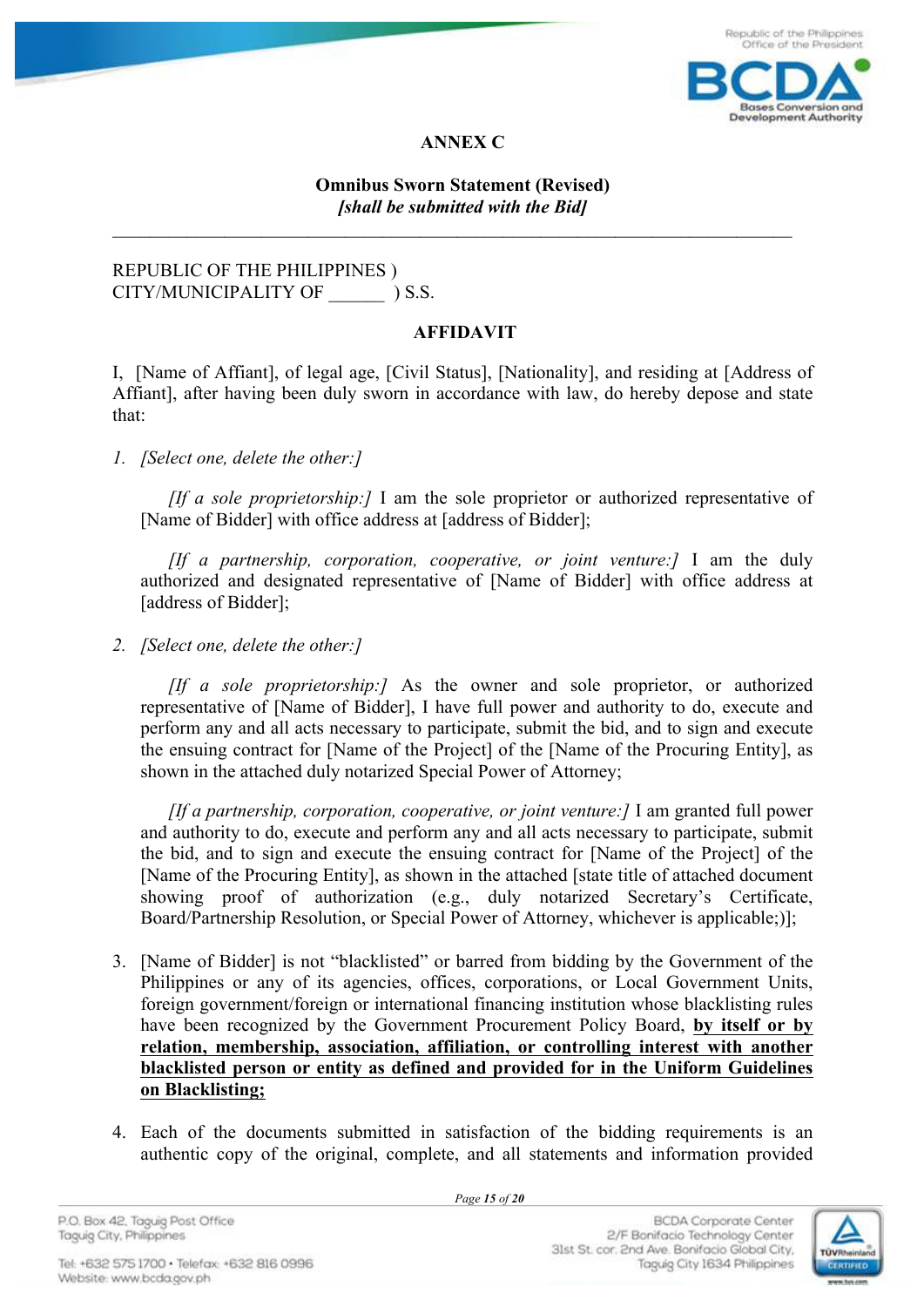

therein are true and correct;

- 5. [Name of Bidder] is authorizing the Head of the Procuring Entity or its duly authorized representative(s) to verify all the documents submitted;
- *6. [Select one, delete the rest:]*

*[If a sole proprietorship:]* The owner or sole proprietor is not related to the Head of the Procuring Entity, members of the Bids and Awards Committee (BAC), the Technical Working Group, and the BAC Secretariat, the head of the Project Management Office or the end-user unit, and the project consultants by consanguinity or affinity up to the third civil degree;

*[If a partnership or cooperative:]* None of the officers and members of *[Name of Bidder]* is related to the Head of the Procuring Entity, members of the Bids and Awards Committee (BAC), the Technical Working Group, and the BAC Secretariat, the head of the Project Management Office or the end-user unit, and the project consultants by consanguinity or affinity up to the third civil degree;

*[If a corporation or joint venture:]* None of the officers, directors, and controlling stockholders of *[Name of Bidder]* is related to the Head of the Procuring Entity, members of the Bids and Awards Committee (BAC), the Technical Working Group, and the BAC Secretariat, the head of the Project Management Office or the end-user unit, and the project consultants by consanguinity or affinity up to the third civil degree;

- 7. *[Name of Bidder]* complies with existing labor laws and standards; and
- 8. *[Name of Bidder]* is aware of and has undertaken the responsibilities as a Bidder in compliance with the Philippine Bidding Documents, which includes:
	- a. Carefully examining all of the Bidding Documents;
	- b. Acknowledging all conditions, local or otherwise, affecting the implementation of the Contract;
	- c. Making an estimate of the facilities available and needed for the contract to be bid, if any; and
	- d. Inquiring or securing Supplemental/Bid Bulletin(s) issued for the *[Name of the Project]*.
- 9. *[Name of Bidder]* did not give or pay directly or indirectly, any commission, amount, fee, or any form of consideration, pecuniary or otherwise, to any person or official, personnel or representative of the government in relation to any procurement project or activity.
- **10. In case advance payment was made or given, failure to perform or deliver any of the obligations and undertakings in the contract shall be sufficient grounds to constitute criminal liability for Swindling (Estafa) or the commission of fraud with unfaithfulness or abuse of confidence through misappropriating or converting any payment received by a person or entity under an obligation involving the duty to deliver certain goods or services, to the prejudice of the public and the government of the Philippines pursuant to Article 315 of Act No. 3815 s. 1930, as amended, or the**

 *Page 16 of 20*

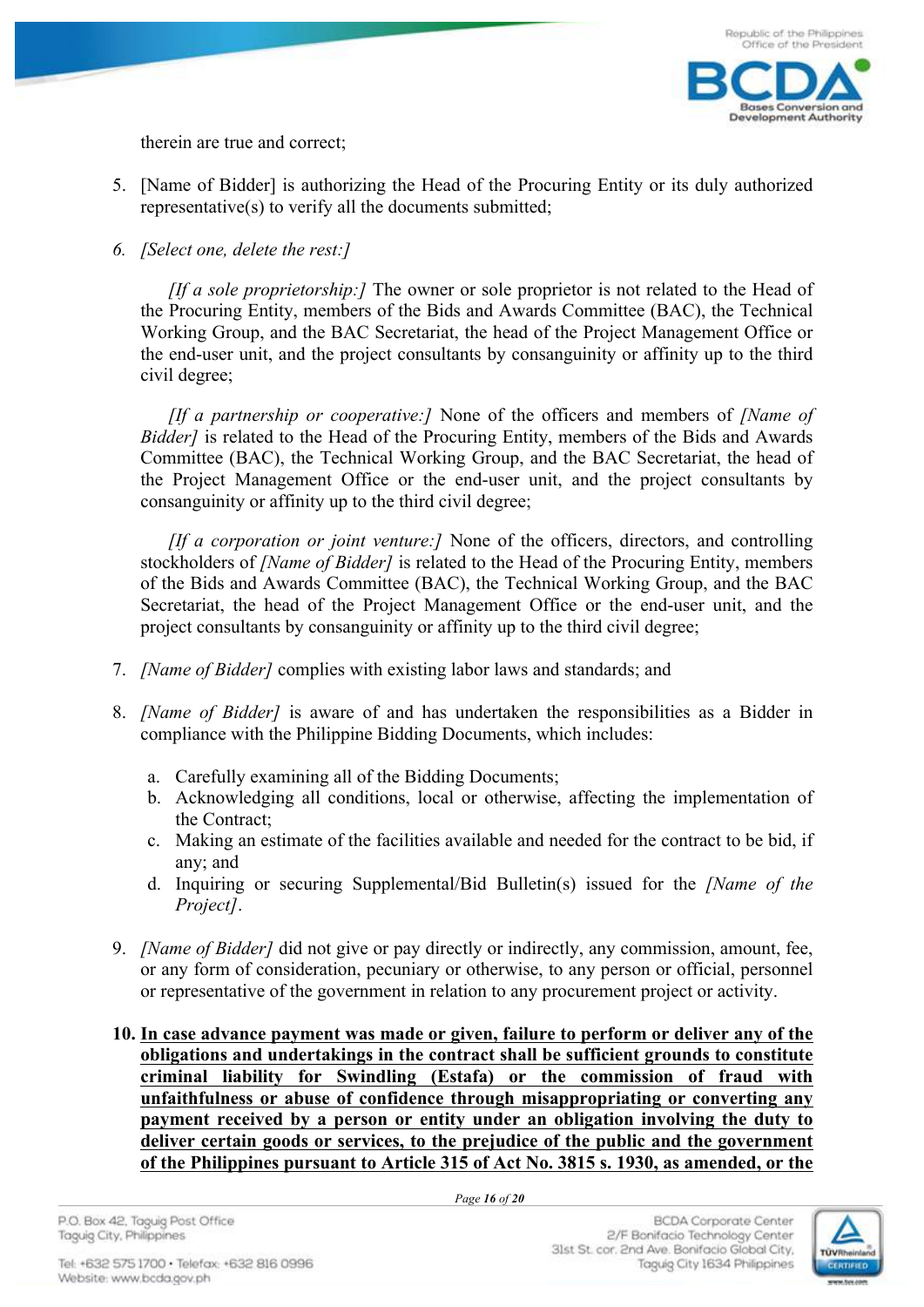

# **Revised Penal Code.**

**IN WITNESS WHEREOF**, I have hereunto set my hand this day of , 20 at \_\_\_\_\_\_\_\_\_\_\_\_, Philippines.

> *[Insert NAME OF BIDDER OR ITS AUTHORIZED REPRESENTATIVE] [Insert signatory's legal capacity]* Affiant

*[Jurat]*

*[Format shall be based on the latest Rules on Notarial Practice]*

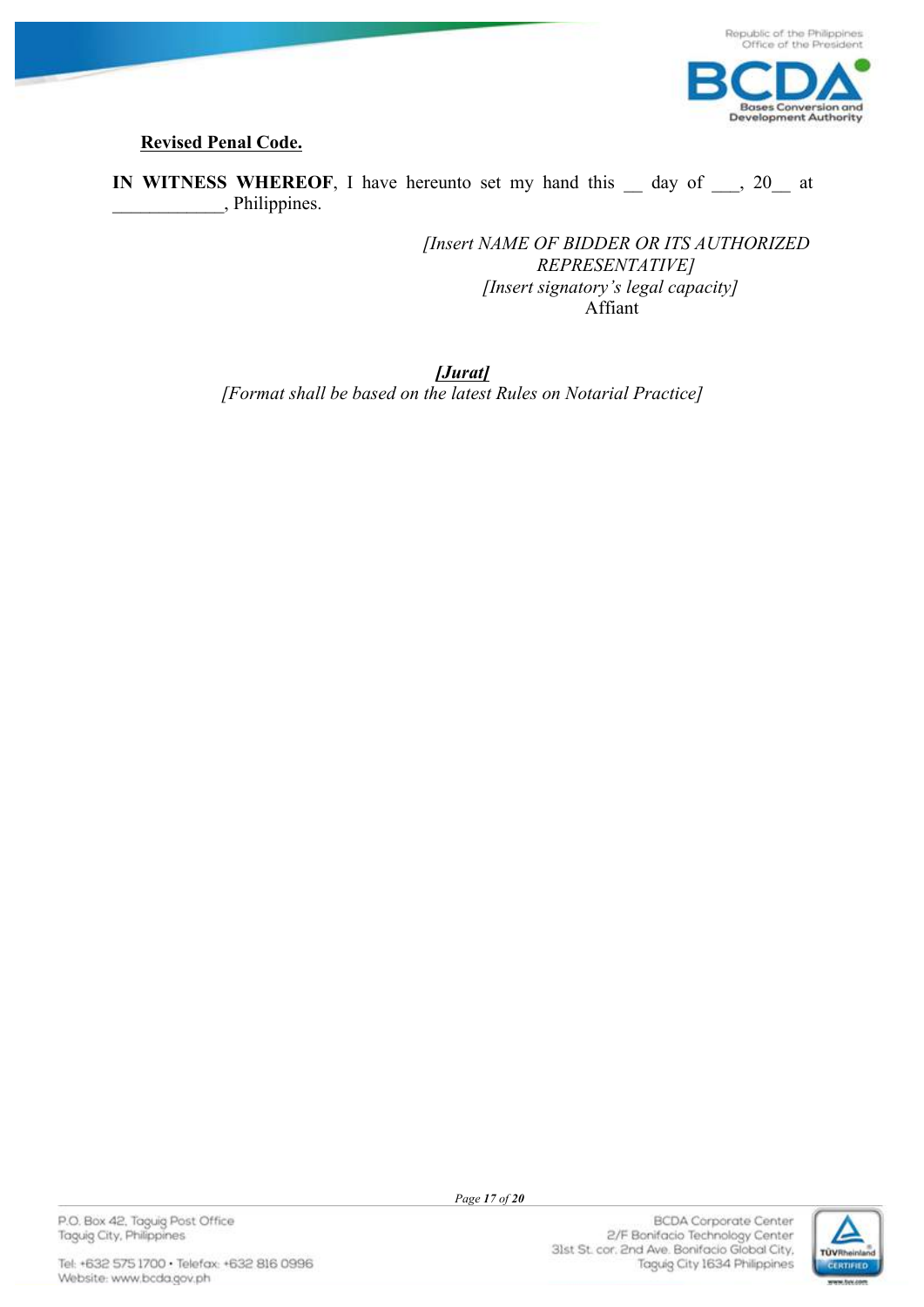

# **ANNEX D**

## **Performance Securing Declaration (Revised)**

*[if used as an alternative performance security but it is not required to be submitted with the Bid, as it shall be submitted within ten (10) days after receiving the Notice of Award]*

 $\_$  , and the contribution of the contribution of  $\mathcal{L}_\mathcal{A}$  , and the contribution of  $\mathcal{L}_\mathcal{A}$ 

REPUBLIC OF THE PHILIPPINES) CITY OF  $\qquad \qquad$  ) S.S.

#### **PERFORMANCE SECURING DECLARATION**

Invitation to Bid: [Insert Reference Number indicated in the Bidding Documents] To: [Insert name and address of the Procuring Entity]

I/We, the undersigned, declare that:

- 1. I/We understand that, according to your conditions, to guarantee the faithful performance by the supplier/distributor/manufacturer/contractor/consultant of its obligations under the Contract, I/we shall submit a Performance Securing Declaration within a maximum period of ten (10) calendar days from the receipt of the Notice of Award prior to the signing of the Contract.
- 2. I/We accept that: I/we will be automatically disqualified from bidding for any procurement contract with any procuring entity for a period of one (1) year for the first offense, or two (2) years **for the second offense**, upon receipt of your Blacklisting Order if I/We have violated my/our obligations under the Contract;
- 3. I/We understand that this Performance Securing Declaration shall cease to be valid upon:
	- a. issuance by the Procuring Entity of the Certificate of Final Acceptance, subject to the following conditions:
		- i. Procuring Entity has no claims filed against the contract awardee;
		- ii. It has no claims for labor and materials filed against the contractor; and
		- iii. Other terms of the contract; or
	- b. replacement by the winning bidder of the submitted PSD with a performance security in any of the prescribed forms under Section 39.2 of the 2016 revised IRR of RA No. 9184 as required by the end-user.

**IN WITNESS WHEREOF,** I/We have hereunto set my/our hand/s this day of [month] [year] at [place of execution].

> *[Insert NAME OF BIDDER OR ITS AUTHORIZED REPRESENTATIVE] [Insert signatory's legal capacity]* Affiant

*[Jurat]*

*[Format shall be based on the latest Rules on Notarial Practice]*

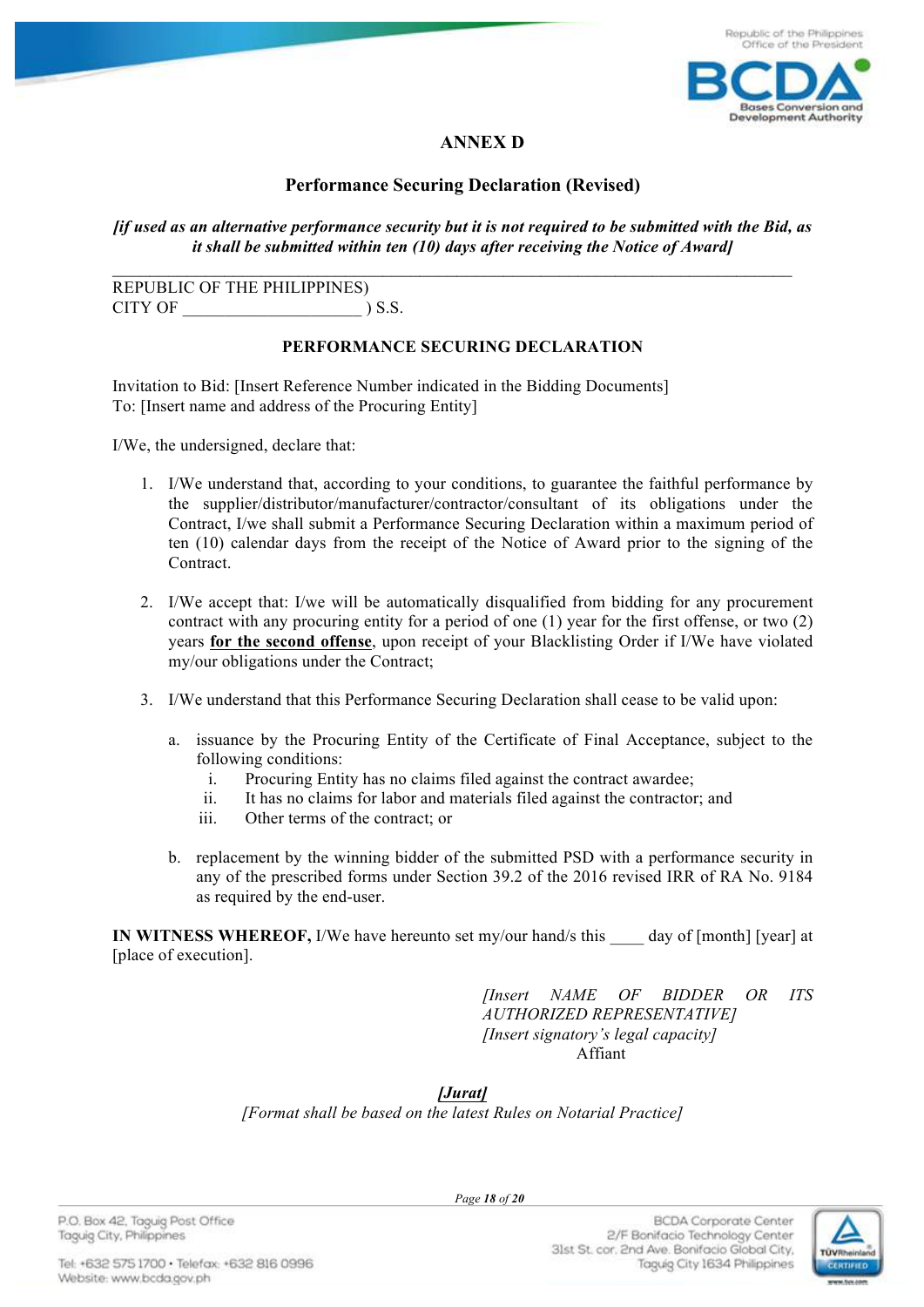

## **ANNEX E**

#### **Bid Form for the Procurement of Goods [shall be submitted with the Bid]**

## **BID FORM**

Date :

Project Identification No. :

To: [name and address of Procuring Entity]

Having examined the Philippine Bidding Documents (PBDs) including the Supplemental or Bid Bulletin Numbers [insert numbers], the receipt of which is hereby duly acknowledged, we, the undersigned, offer to [supply/deliver/perform] [description of the Goods] in conformity with the said PBDs for the sum of [total Bid amount in words and figures] or the total calculated bid price, as evaluated and corrected for computational errors, and other bid modifications in accordance with the Price Schedules attached herewith and made part of this Bid. The total bid price includes the cost of all taxes, such as, but not limited to: [specify the applicable taxes, e.g. (i) value added tax (VAT), (ii) income tax, (iii) local taxes, and (iv) other fiscal levies and duties], which are itemized herein or in the Price Schedules,

If our Bid is accepted, we undertake:

- a. to deliver the goods in accordance with the delivery schedule specified in the Schedule of Requirements of the Philippine Bidding Documents (PBDs);
- b. to provide a performance security in the form, amounts, and within the times prescribed in the PBDs;
- c. to abide by the Bid Validity Period specified in the PBDs and it shall remain binding upon us at any time before the expiration of that period.

[Insert this paragraph if Foreign-Assisted Project with the Development Partner:

Commissions or gratuities, if any, paid or to be paid by us to agents relating to this Bid, and to contract execution if we are awarded the contract, are listed below:

Name and address Amount and Purpose of of agentCurrencyCommission or gratuity

 $\overline{\phantom{a}}$  , and the set of the set of the set of the set of the set of the set of the set of the set of the set of the set of the set of the set of the set of the set of the set of the set of the set of the set of the s  $\overline{\phantom{a}}$  , and the contract of the contract of the contract of the contract of the contract of the contract of the contract of the contract of the contract of the contract of the contract of the contract of the contrac  $\mathcal{L}_\text{max} = \mathcal{L}_\text{max} = \mathcal{L}_\text{max} = \mathcal{L}_\text{max} = \mathcal{L}_\text{max} = \mathcal{L}_\text{max} = \mathcal{L}_\text{max} = \mathcal{L}_\text{max} = \mathcal{L}_\text{max} = \mathcal{L}_\text{max} = \mathcal{L}_\text{max} = \mathcal{L}_\text{max} = \mathcal{L}_\text{max} = \mathcal{L}_\text{max} = \mathcal{L}_\text{max} = \mathcal{L}_\text{max} = \mathcal{L}_\text{max} = \mathcal{L}_\text{max} = \mathcal{$ 

(if none, state "None") ]

Until a formal Contract is prepared and executed, this Bid, together with your written acceptance thereof and your Notice of Award, shall be binding upon us.

We understand that you are not bound to accept the Lowest Calculated Bid or any Bid you may receive.

We certify/confirm that we comply with the eligibility requirements pursuant to the PBDs.

**BCDA** Corporate Center 2/F Bonifacio Technology Center

Taguig City 1634 Philippines

31st St. cor. 2nd Ave. Bonifacio Global City,

 *Page 19 of 20*